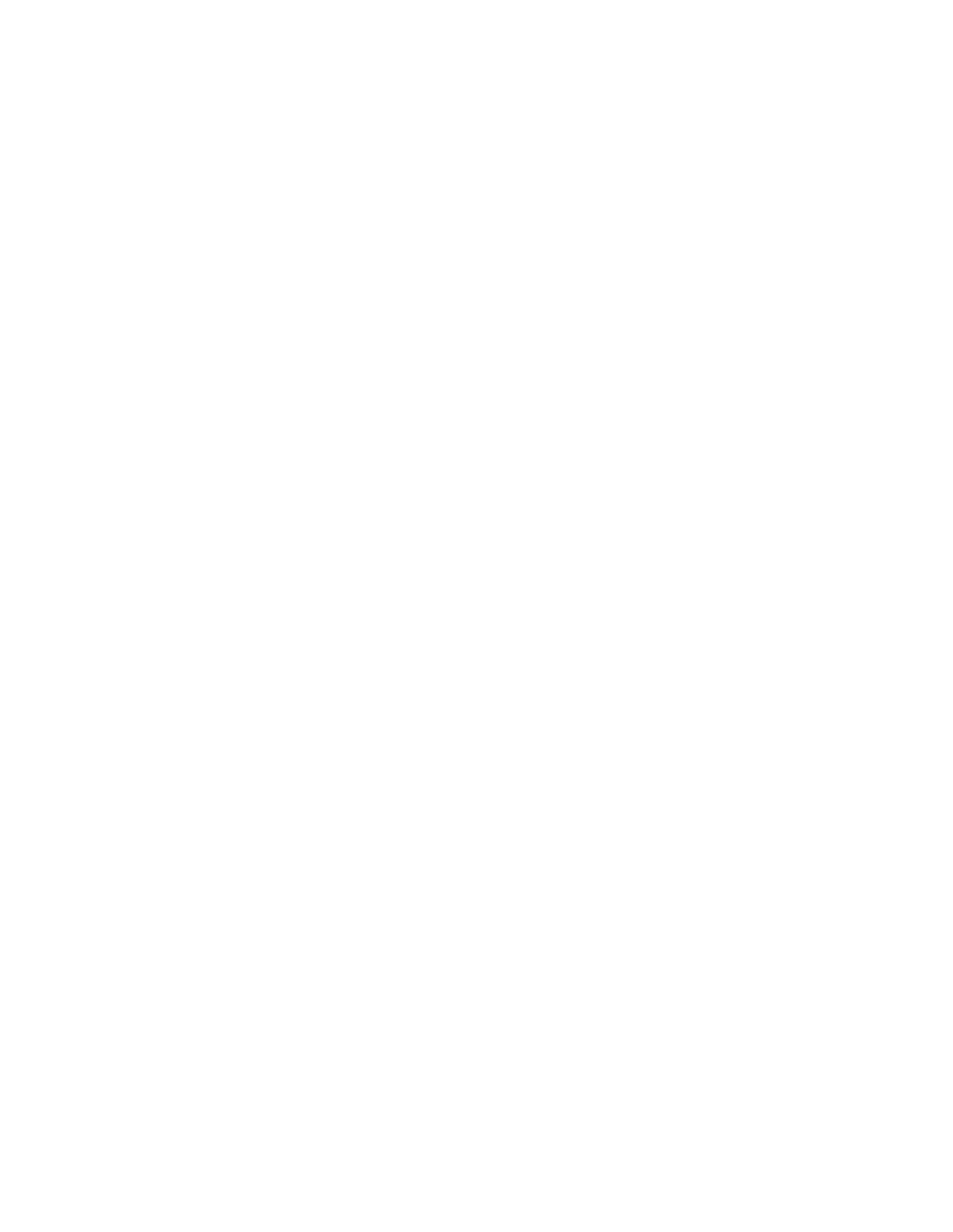# **Requirements**

- **In-Class Assignments/Work Ethic**: Students will work in small groups to facilitate understanding of various topics. In addition, student groups will present an oral review **(8 minutes total)** of assigned chapters to the class for discussion. *Student attendance is critical for presentations as well as for participation as an audience member. Work performance and class participation with assigned tasks are factored in this process. Absences for oral presentations will result in a deduction of 25 points from the total assignment value.*
- **Individual Project Folder**: Students will complete **three** individual projects. For the first project, all students must select and participate in **an approved new leisure activity** of his/her choice. This activity must have an organizational backing. For the second project, students will **interview an elder in their family**. Students may then choose **any one activity of interest** from the below list to complete. All activities must relate to populations at-risk. Students will submit a one-paged typed summary, in correct format, of *each* experience detailing (1) why they chose that activity (2) what they learned from it (3) how the activity was relevant to the class and its significance/connection to populations at risk. Student will share **the leisure activity** with the class and *submit all projects in a soft folder for grading.* The list of options for the individual projects include:
	- ► *visit a different neighborhood\** ► write a relevant movie review
	-
- 
- $\triangleright$  participate in a new cultural event  $\triangleright$  volunteer for day for a new organization
- ► attend a community meeting ► interview a health professional
- $\triangleright$  write a poem about a community issue  $\triangleright$  attend the meeting of a campus group new to you

► visit the Office of Equity and Diversity► convince the instructor of another option Services at GMU *\*cultural tourism*

- **Current Journal Article:** Throughout the semester, students will be given several articles to analyze relating to the health and well-being of populations at-risk. During this course, students are to monitor publications for articles relevant to class topics. These articles must be researched based and selected from professional journals, or credible newspapers or magazines. **Select and reproduce one article of your choice for a brief oral presentation.** A one page written summary**, to be submitted with your Individual Project Folder is required for this assignment.**
- **Intervention Strategy Proposal (IP):** The purpose of this project is to provide students with exposure to community-based organizations that work with populations at-risk. Students will select an organization or program in which to volunteer /observe for the semester. During this time students will interact with organization and talk with its leadership to identify a gap in current services where an intervention may be helpful. (Ideally, this project should be supportive of your major course of study). Students' will then complete an *Intervention Proposal Analysis Form (IPA)* and develop a short-term, "do-able" intervention strategy appropriate for this audience. This intervention will be presented to the class in a **three-minute oral presentation** supported by a two-three page written proposal to be submitted.
- **Independent Study Days:** Assignments in this class involve community interaction. Independent Study days provide students the opportunity to complete projects and to make appointments with their designated community organization during "regular" business hours. **Written benchmark assignments are submitted to ensure appropriate use of this time.**
- **Examinations:** The midterm will be objective in format. The final exam will be a case study.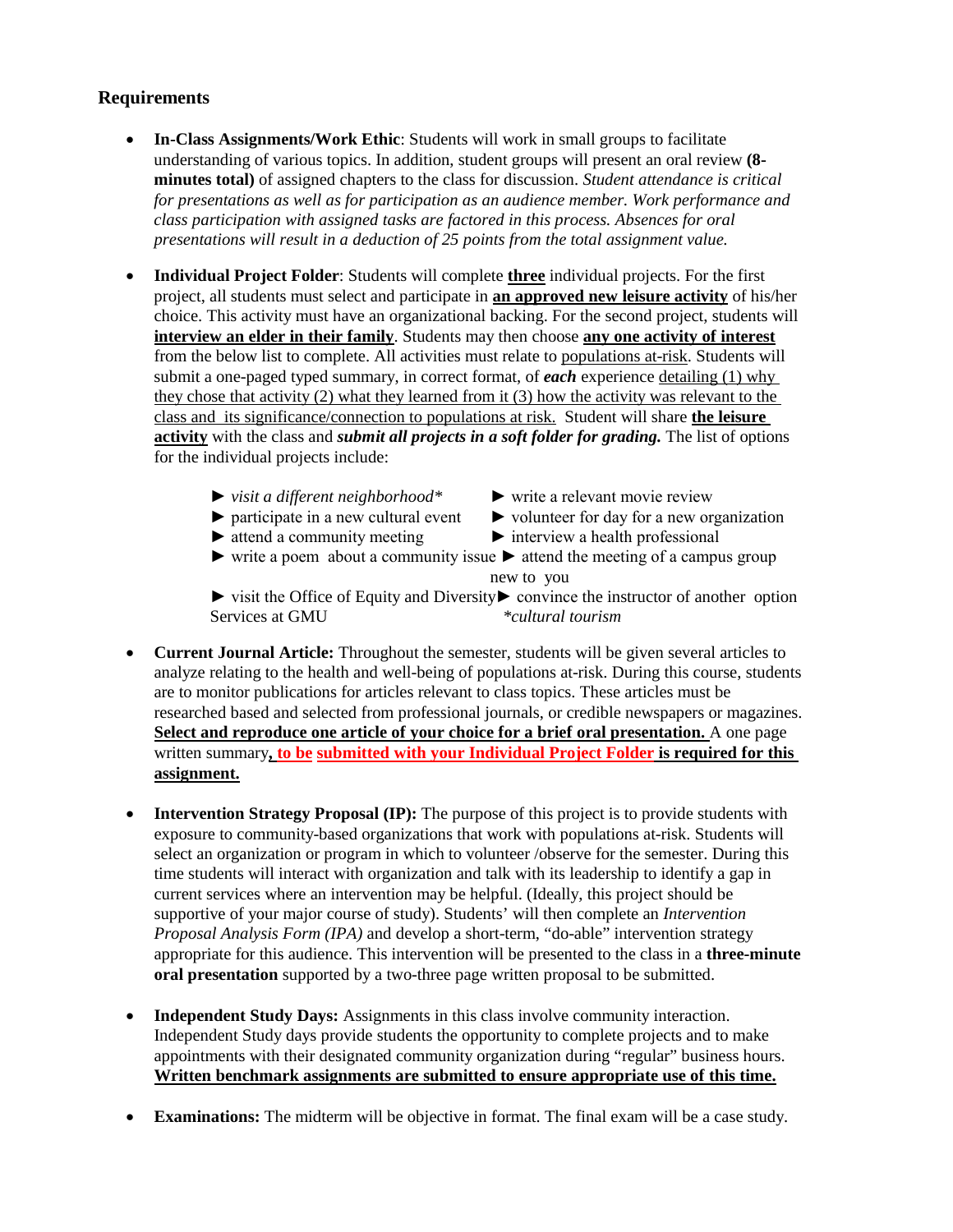# **Grading Scale**

| $A = 94 - 100$ | $B_{+} = 88 - 89$ | $C_{+}$ = 78 - 79 | $D = 60 - 69$ |
|----------------|-------------------|-------------------|---------------|
| $A - 90 - 93$  | $B = 84 - 87$     | $C = 74 - 77$     | $F = 0-59$    |
|                | $B - = 80 - 83$   | $C_{-}$ = 70 – 73 |               |

# **NOTES:**

- **Inclement Weather:** Cancellation of classes due to weather will be announced by George Mason University. Students may be required to complete assignments for cancelled classes *virtually* at the discretion of the instructor to maintain course flow.
- **Assignments/Grading/Extra Credit**: All assignments and presentations are due on the scheduled date. All written assignments are to be typed. Late assignments (including those provided by email after class) may be accepted at the discretion of the instructor but will be assessed a five-point penalty and/or letter grade deduction. Assignments will **not be accepted** past original due date unless previously discussed. Any extenuating circumstances **must** be discussed with the instructor *prior* to the due date. Extra credit work will not be given in place of scheduled work assignments.
- **Absences**: Hand-outs or missed information are the student's responsibility to obtain.
- **Class Courtesy**: Please be mindful of your colleagues while in class. Please limit food intake to small snack items. Cell phones and pagers should be on vibrate or turned off. Use of computers in class must be for class purposes only. *Please do not take or make calls while class is in session—this includes texting while in class.*
- **Students with disabilities**. Students who are on file with the Disability Support Service Office should bring the documentation to the professor at the first class session.
- **E-mail**: Questions for the Professor will be returned in as timely a manner as possible. Many times specific questions may be answered in an all-class email response.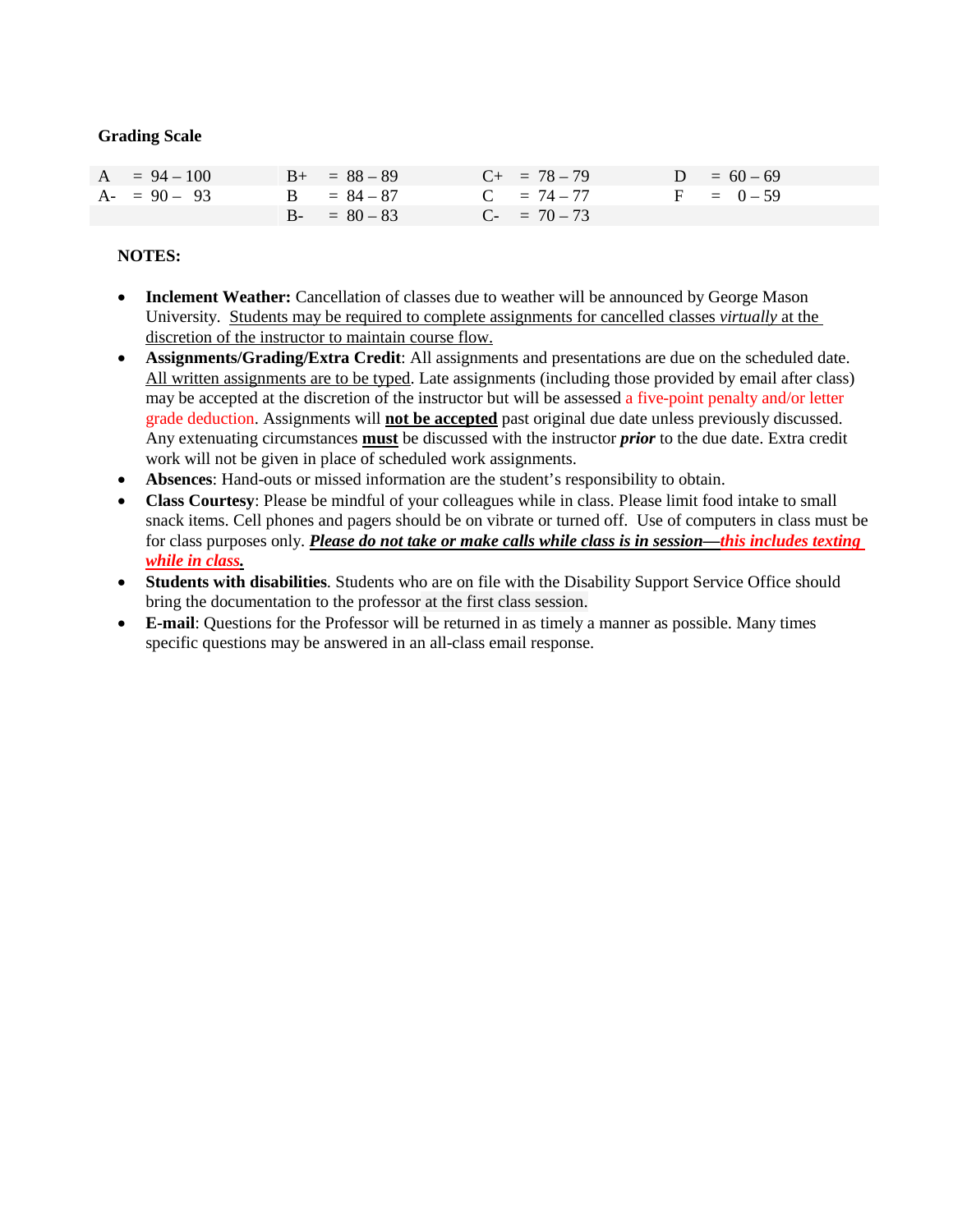# HEAL 350 001 - COURSE SCHEDULE – Fall 2011 August 29, 2011- December 20, 2011

| <b>DATE</b>       | IN-CLASS DISCUSSION/TOPIC                   | HOMEWORK/ BENCHMARKS                                   |
|-------------------|---------------------------------------------|--------------------------------------------------------|
| September 1       | <b>Introduction to Course</b><br>$\bullet$  | <b>Homework for next class:</b>                        |
|                   | The Concept of Vulnerability                | Read Part I: (Page 3) - Draft a typed                  |
|                   | and Resiliency                              | response to <i>Discussion Question</i> #1              |
|                   |                                             | (page 8) as it relates to your current                 |
|                   |                                             |                                                        |
|                   |                                             | (or former) work environment                           |
| September 8       | The Wellness Model<br>$\bullet$             | Due Today: Discussion Question #1                      |
|                   | Cultural & Linguistic<br>٠                  |                                                        |
|                   | Competence                                  | <b>Homework for next class:</b>                        |
|                   | <b>Other Dimension Factors</b><br>$\bullet$ | Discussion Question #6 (page 66)                       |
|                   | Designing the Intervention                  | <b>Chapter Assignment Discussions</b>                  |
|                   | Proposal                                    | Benchmark: Identify Individual<br>$\bullet$            |
|                   |                                             | Leisure Projects of interest                           |
|                   | <b>Building Community</b>                   |                                                        |
|                   | In-class Chapter assignments and<br>٠       |                                                        |
|                   | group work                                  |                                                        |
| September 15      | <b>Chapter Group Meeting</b><br>٠           | Due Today: Discussion Question #6: Submit              |
|                   | <b>Guest Speaker: NCBI</b>                  | leisure activity for approval                          |
|                   |                                             |                                                        |
|                   |                                             |                                                        |
| September 22      |                                             |                                                        |
|                   | <b>Independent Study</b>                    | <b>Benchmarks:</b> (1) Find an organization or         |
|                   |                                             | program relative to your major that addresses          |
|                   |                                             | populations at risk. Begin to define your              |
|                   |                                             | <b>Intervention Proposal (IP);</b> (2) Don't forget to |
|                   |                                             | prepare <b>handouts for the chapter</b>                |
|                   |                                             | presentation                                           |
| September 29      | Group Presentations - Chapter<br>٠          | Due Today: Chapter presentations with handouts         |
|                   | <b>Discussions</b>                          |                                                        |
|                   | <b>Review for Midterm Test</b>              | <b>Homework for next class:</b>                        |
|                   |                                             | <b>Review Study Guide for Mid-term</b>                 |
|                   |                                             | Exam                                                   |
| October 6         | <b>Midterm Exam</b>                         | Due Today: Midterm Exam - In class.                    |
|                   |                                             |                                                        |
|                   |                                             | <b>Homework for next class:</b>                        |
|                   |                                             | Chapter of Choice: #17-22: Pick one                    |
|                   |                                             | chapter of interest from the indicated                 |
|                   |                                             | chapters above: Write a one page                       |
|                   |                                             | summary detailing your interest:                       |
|                   |                                             |                                                        |
|                   |                                             | include three key points and one                       |
|                   |                                             | question for discussion.                               |
| October 13        | <b>Independent Study</b>                    |                                                        |
|                   | Mid-term review<br>$\bullet$                | Due Today: Chapter of Choice                           |
|                   | <b>Resiliency and Social Support</b>        |                                                        |
|                   | <b>Empowering Special Populations</b>       | Homework for next class:                               |
|                   | Leadership Profile                          | IPA Form for submission                                |
|                   | In-Class Activity: Task Force #1            |                                                        |
|                   |                                             |                                                        |
|                   |                                             |                                                        |
| <b>October 20</b> | Partnership Building/Research,<br>Ξ         | Due Today: Submit IPA                                  |
|                   | Policy and Clinical Perspectives            |                                                        |

*(Note: Instructor reserves the right to alter the schedule as necessary)*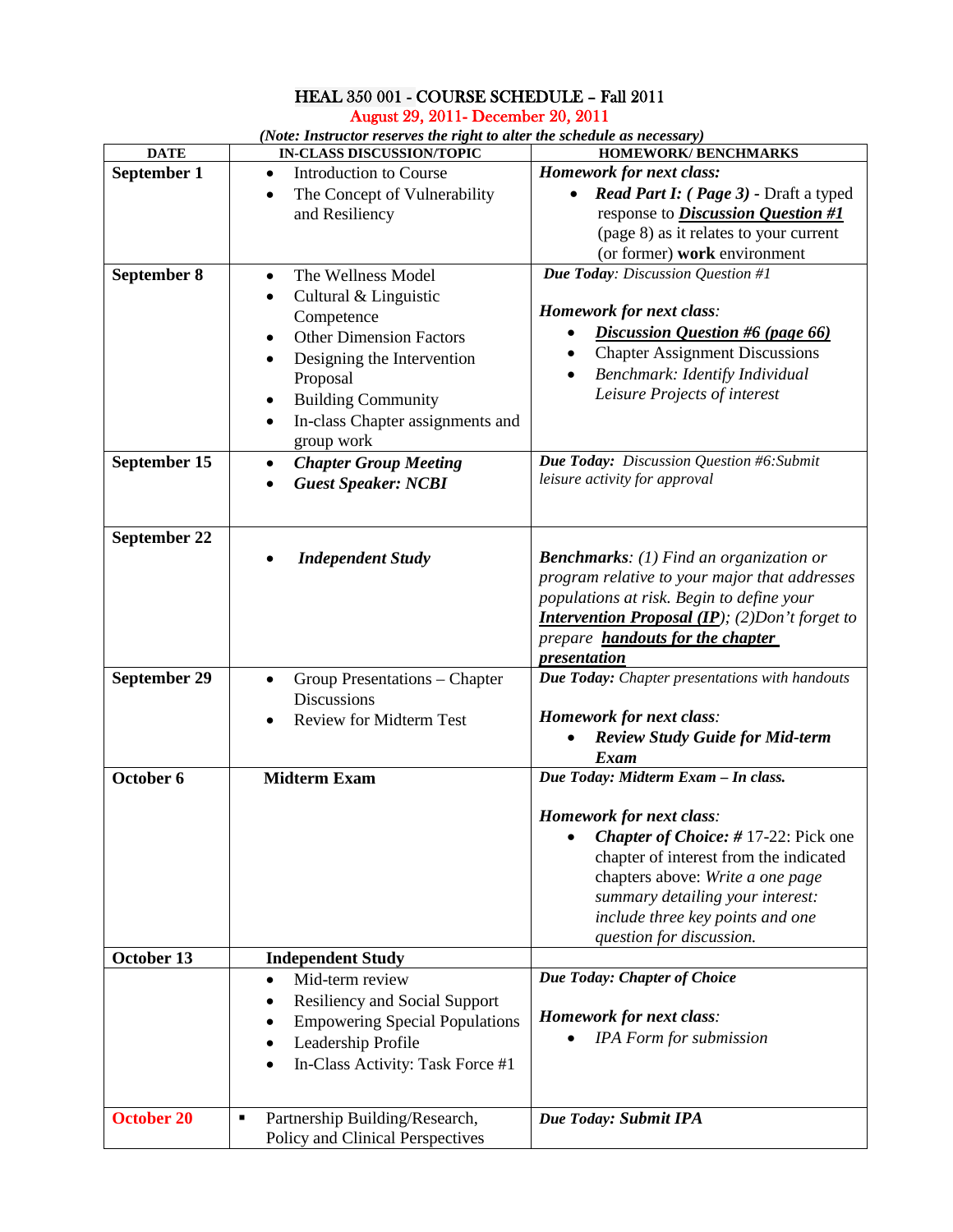|                    | <b>Professional Roles</b><br>$\blacksquare$                                                                                                | <b>Homework for next class:</b>                                                                                           |
|--------------------|--------------------------------------------------------------------------------------------------------------------------------------------|---------------------------------------------------------------------------------------------------------------------------|
|                    | Community Focused Approaches to<br>п<br>Vulnerability<br>Task Force #2/In-Class Activity                                                   | Presentations for Leisure Activity and<br>Journal Article                                                                 |
|                    |                                                                                                                                            | <b>Benchmark Assignment: Finalize all</b><br><b>Independent Projects for submission</b>                                   |
| October 27         | <b>Presentations: Leisure Activity/</b><br><b>Independent Projects and Journal</b><br><b>Article</b>                                       | Due Today: Individual Project Folder and<br>Journal Article                                                               |
|                    |                                                                                                                                            | <b>Homework for next class:</b><br><b>Read Part III: p.189-194</b><br>Draft a typed response to Question #1<br>(page 194) |
| November 3         | <b>Independent Study</b>                                                                                                                   | <b>Benchmark Assignment: Finalize draft of</b><br>the Intervention Proposal                                               |
| November 10        | Tying it Together: The<br>٠<br><b>Interdisciplinary Plans</b><br>Task Force #3<br>$\blacksquare$<br><b>In-class work: w/Article Review</b> | <b>Due Today:</b> Question #1 (page 194)<br><b>Homework for next class:</b><br><b>Intervention Proposals</b>              |
| November 17        | <b>Intervention Proposal Presentations</b>                                                                                                 | Due Today: Oral Presentations and the<br><b>Intervention Proposal</b>                                                     |
| <b>November 24</b> | <b>Thanksgiving Holiday</b>                                                                                                                | <b>Enjoy</b>                                                                                                              |
| December 8         | <b>Future Directions/Proposal Selection</b><br><b>Final Exam Review</b>                                                                    |                                                                                                                           |
| December 15        | <b>Final Exam</b>                                                                                                                          |                                                                                                                           |

# *Student Expectations*

- Students must adhere to the guidelines of the George Mason University Honor Code [See [http://academicintegrity.gmu.edu/honorcode/\]](http://academicintegrity.gmu.edu/honorcode/).
- Students with disabilities who seek accommodations in a course must be registered with the George Mason University Office of Disability Services (ODS) and inform their instructor, in writing, at the beginning of the semester [See [http://ods.gmu.edu/\]](http://ods.gmu.edu/).
- Students must follow the university policy for Responsible Use of Computing [See [http://universitypolicy.gmu.edu/1301gen.html\]](http://universitypolicy.gmu.edu/1301gen.html).
- Students are responsible for the content of university communications sent to their George Mason University email account and are required to activate their account and check it regularly. All communication from the university, college, school, and program will be sent to students solely through their Mason email account.
- Students must follow the university policy stating that all sound emitting devices shall be turned off during class unless otherwise authorized by the instructor.